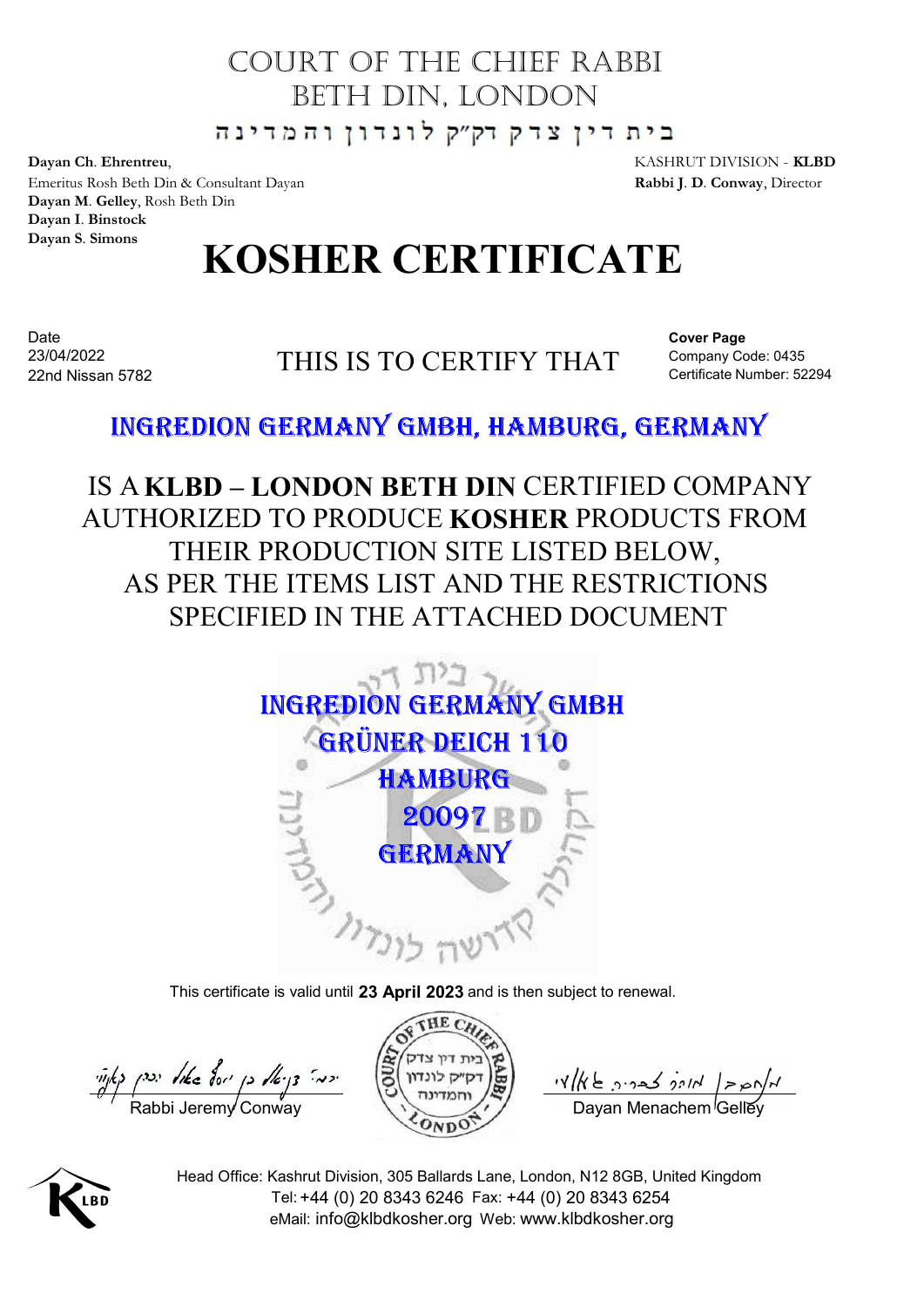**Dayan Ch**. **Ehrentreu**, KASHRUT DIVISION - **KLBD** Emeritus Rosh Beth Din & Consultant Dayan **Rabbi J**. **D**. **Conway**, Director **Dayan M**. **Gelley**, Rosh Beth Din **Dayan I**. **Binstock Dayan S**. **Simons**

## **KOSHER CERTIFICATE**

**Date** 23/04/2022 22nd Nissan 5782 **Page Number: 1 of 12** Company Code: 0435 Certificate Number: 52294

The following products manufactured by **Ingredion Germany GmbH, Hamburg, Germany** at the factory site listed below are Kosher certified by the London Beth Din Kashrut Division (KLBD) for year round use according to the Kosher status below.

**\***Products do not bear the Kosher symbol and therefore must be accompanied by a bill of lading, or by a document identifying them as products from the following site or the letter H is stated as the 3rd letter in the batch code.

**Ingredion Germany GmbH Grüner Deich 110 Hamburg 20097 Germany**

| <b>Product Code</b> | <b>Product</b>        | <b>Kosher Status</b>     |
|---------------------|-----------------------|--------------------------|
| 5725103             | 905-76                | Pareve non-Passover      |
| 516053              | AMIOCA POWDER TF      | Pareve non-Passover      |
| 06466100            | <b>BAKA SNAK BASE</b> | Pareve non-Passover      |
| 494031              | <b>BATTER BIND SC</b> | Pareve non-Passover      |
| 494016              | <b>BATTERBIND S</b>   | Pareve non-Passover      |
| 516336              | <b>CAPSUL</b>         | Pareve Passover Kitniyot |
| 06670104            | <b>CAPSUL HS</b>      | Pareve Passover Kitniyot |
| 516343              | <b>CAPSUL® HF</b>     | Pareve non-Passover      |
| 516340              | <b>CAPSUL® HS</b>     | Pareve non-Passover      |
| 526330              | <b>CAPSUL® TA</b>     | Pareve non-Passover      |
| 516166              | <b>CLEARJEL A</b>     | Pareve non-Passover      |

This Kosher certificate is valid until **23 April 2023** and is subject to renewal at that time.



Davan Menachem Gelley

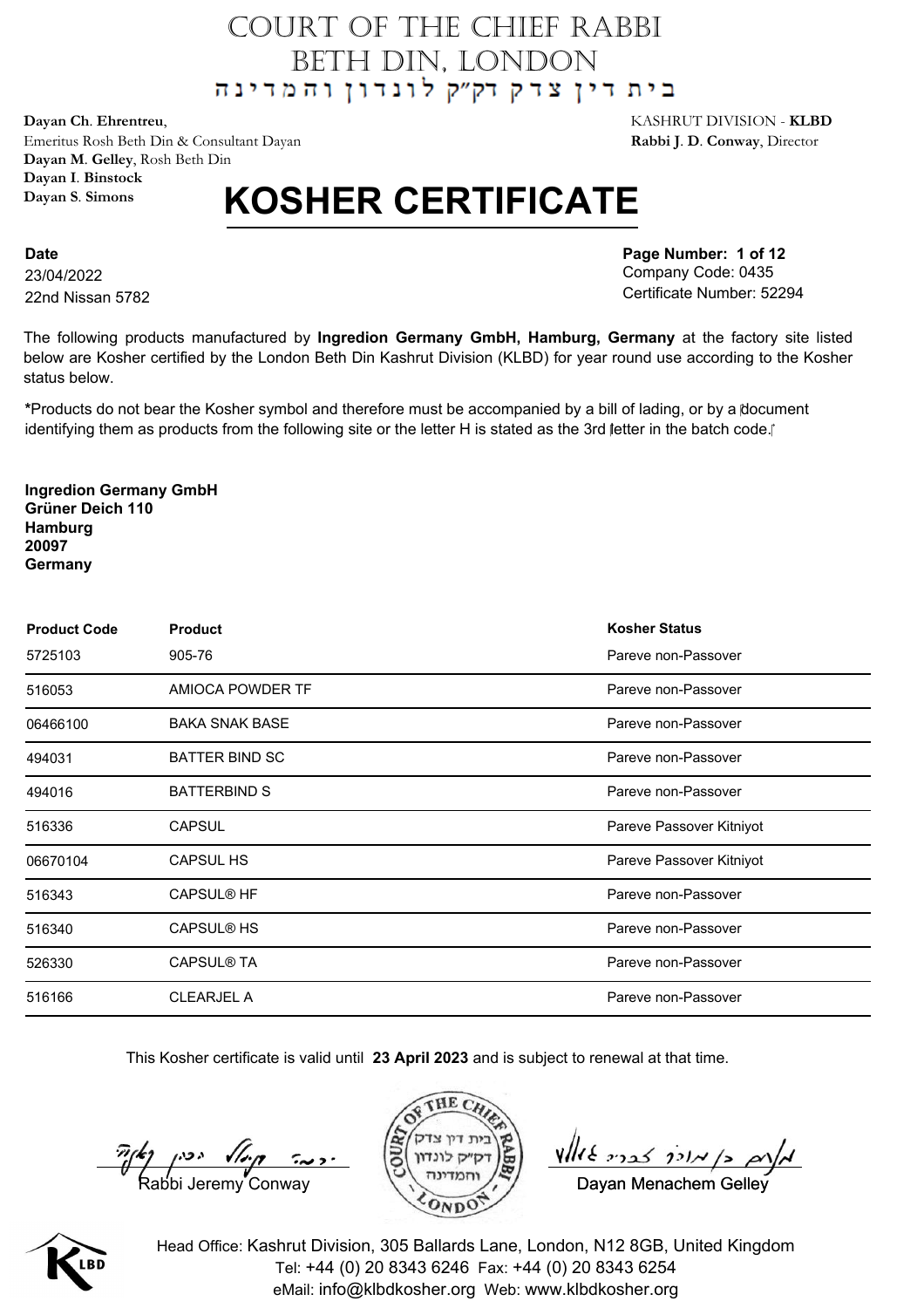**Dayan Ch**. **Ehrentreu**, KASHRUT DIVISION - **KLBD** Emeritus Rosh Beth Din & Consultant Dayan **Rabbi J**. **D**. **Conway**, Director **Dayan M**. **Gelley**, Rosh Beth Din **Dayan I**. **Binstock Dayan S**. **Simons**

## **KOSHER CERTIFICATE**

**Date** 23/04/2022 22nd Nissan 5782 **Page Number: 2 of 12** Company Code: 0435 Certificate Number: 52294

The following products manufactured by **Ingredion Germany GmbH, Hamburg, Germany** at the factory site listed below are Kosher certified by the London Beth Din Kashrut Division (KLBD) for year round use according to the Kosher status below.

**\***Products do not bear the Kosher symbol and therefore must be accompanied by a bill of lading, or by a document identifying them as products from the following site or the letter H is stated as the 3rd letter in the batch code.

**Ingredion Germany GmbH Grüner Deich 110 Hamburg 20097 Germany**

| <b>Product Code</b> | <b>Product</b>         | <b>Kosher Status</b>     |
|---------------------|------------------------|--------------------------|
| 06422100            | COLFLO 277A            | Pareve non-Passover      |
| 516070              | COLFLO 67              | Pareve non-Passover      |
| 562002              | <b>CRISP FILM®</b>     | Pareve non-Passover      |
| 522656              | CRYSTAL TEX 626        | Pareve non-Passover      |
| 07220300            | CRYSTAL TEX 626        | Pareve Passover Kitniyot |
| 522655              | CRYSTAL TEX 627        | Pareve non-Passover      |
| 522650              | CRYSTAL TEX 648        | Pareve non-Passover      |
| 522661              | <b>CRYSTAL TEX LTF</b> | Pareve non-Passover      |
| 563262              | FLOJEL 60              | Pareve non-Passover      |
| 516024              | HI FLO                 | Pareve non-Passover      |
| 516027              | HI-FLO PG              | Pareve non-Passover      |

This Kosher certificate is valid until **23 April 2023** and is subject to renewal at that time.



Davan Menachem Gelley

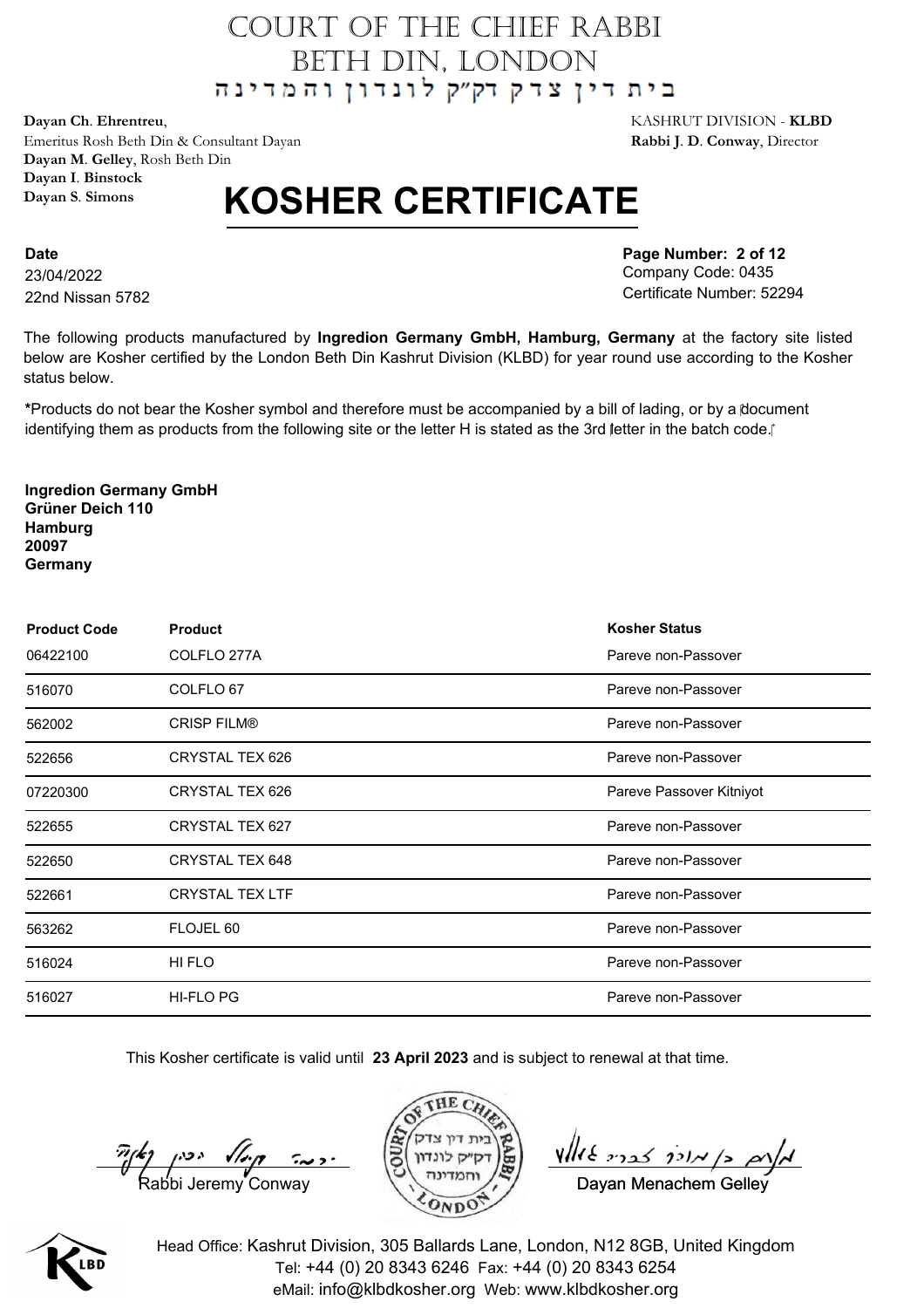**Dayan Ch**. **Ehrentreu**, KASHRUT DIVISION - **KLBD** Emeritus Rosh Beth Din & Consultant Dayan **Rabbi J**. **D**. **Conway**, Director **Dayan M**. **Gelley**, Rosh Beth Din **Dayan I**. **Binstock Dayan S**. **Simons**

## **KOSHER CERTIFICATE**

**Date** 23/04/2022 22nd Nissan 5782 **Page Number: 3 of 12** Company Code: 0435 Certificate Number: 52294

The following products manufactured by **Ingredion Germany GmbH, Hamburg, Germany** at the factory site listed below are Kosher certified by the London Beth Din Kashrut Division (KLBD) for year round use according to the Kosher status below.

**\***Products do not bear the Kosher symbol and therefore must be accompanied by a bill of lading, or by a document identifying them as products from the following site or the letter H is stated as the 3rd letter in the batch code.

**Ingredion Germany GmbH Grüner Deich 110 Hamburg 20097 Germany**

| <b>Product Code</b> | <b>Product</b>              | <b>Kosher Status</b>     |
|---------------------|-----------------------------|--------------------------|
| 34131M00            | <b>HOMECRAFT CREATE 315</b> | Pareve non-Passover      |
| 34131M02            | <b>HOMECRAFT CREATE 335</b> | Pareve non-Passover      |
| 34121D02            | <b>HOMECRAFT CREATE 335</b> | Pareve non-Passover      |
| 34131M01            | <b>HOMECRAFT CREATE 365</b> | Pareve non-Passover      |
| 562003              | <b>HYLON VII</b>            | Pareve non-Passover      |
| 56090G              | HYLON VII (PCR)             | Pareve non-Passover      |
|                     | <b>INSTANT TEXTRA®</b>      | Pareve non-Passover      |
| 04500100            | LYCKEBY CAREFUL 340         | Pareve non-Passover      |
| 450507              | <b>MAIZE STARCH</b>         | Pareve non-Passover      |
| 450551              | <b>MAIZE STARCH BP</b>      | Pareve non-Passover      |
| 32530100            | N-CREAMER 2111              | Pareve Passover Kitniyot |

This Kosher certificate is valid until **23 April 2023** and is subject to renewal at that time.



Davan Menachem Gelley

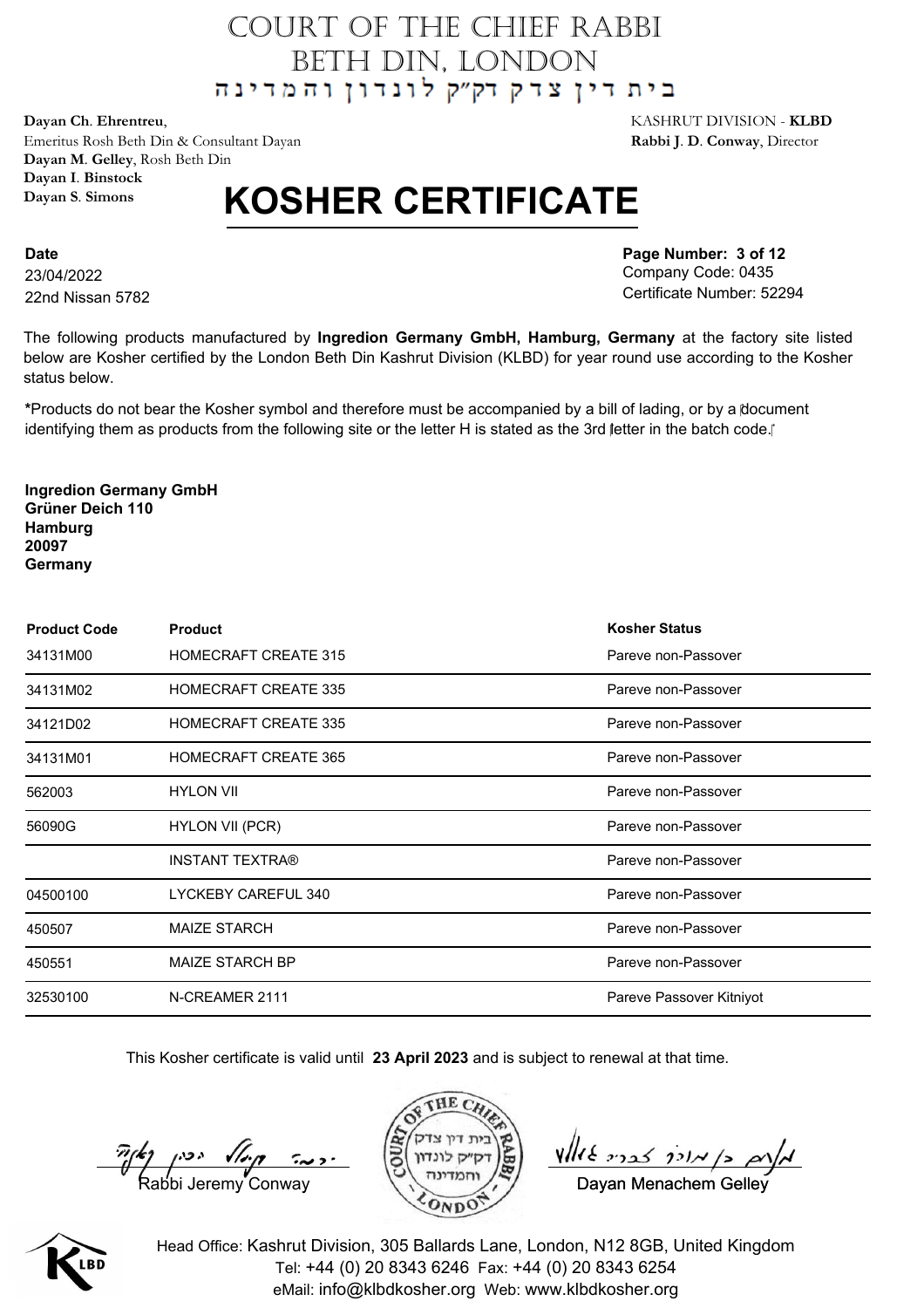**Dayan Ch**. **Ehrentreu**, KASHRUT DIVISION - **KLBD** Emeritus Rosh Beth Din & Consultant Dayan **Rabbi J**. **D**. **Conway**, Director **Dayan M**. **Gelley**, Rosh Beth Din **Dayan I**. **Binstock Dayan S**. **Simons**

## **KOSHER CERTIFICATE**

**Date** 23/04/2022 22nd Nissan 5782 **Page Number: 4 of 12** Company Code: 0435 Certificate Number: 52294

The following products manufactured by **Ingredion Germany GmbH, Hamburg, Germany** at the factory site listed below are Kosher certified by the London Beth Din Kashrut Division (KLBD) for year round use according to the Kosher status below.

**\***Products do not bear the Kosher symbol and therefore must be accompanied by a bill of lading, or by a document identifying them as products from the following site or the letter H is stated as the 3rd letter in the batch code.

**Ingredion Germany GmbH Grüner Deich 110 Hamburg 20097 Germany**

| <b>Product Code</b> | <b>Product</b>              | <b>Kosher Status</b>     |
|---------------------|-----------------------------|--------------------------|
| 32236113            | N-CREAMER <sup>®</sup> 2230 | Pareve Passover Kitniyot |
| 05790100            | N-DULGE <sup>®</sup> 225    | Pareve non-Passover      |
| 582701              | N-HANCE 59                  | Pareve non-Passover      |
|                     | <b>NATIONAL 50-3105</b>     | Pareve non-Passover      |
| 516171              | NATIONAL 67-0021            | Pareve non-Passover      |
| 516097              | NATIONAL 67-0127            | Pareve non-Passover      |
| 06599100            | NATIONAL 6911               | Pareve non-Passover      |
|                     | NATIONAL 77-1760            | Pareve non-Passover      |
| 5151DK              | NATIONAL 78-0540            | Pareve non-Passover      |
|                     | NATIONAL 78-0632            | Pareve non-Passover      |
| 526911              | <b>NATIONAL 78-0701</b>     | Pareve non-Passover      |

This Kosher certificate is valid until **23 April 2023** and is subject to renewal at that time.



Davan Menachem Gelley

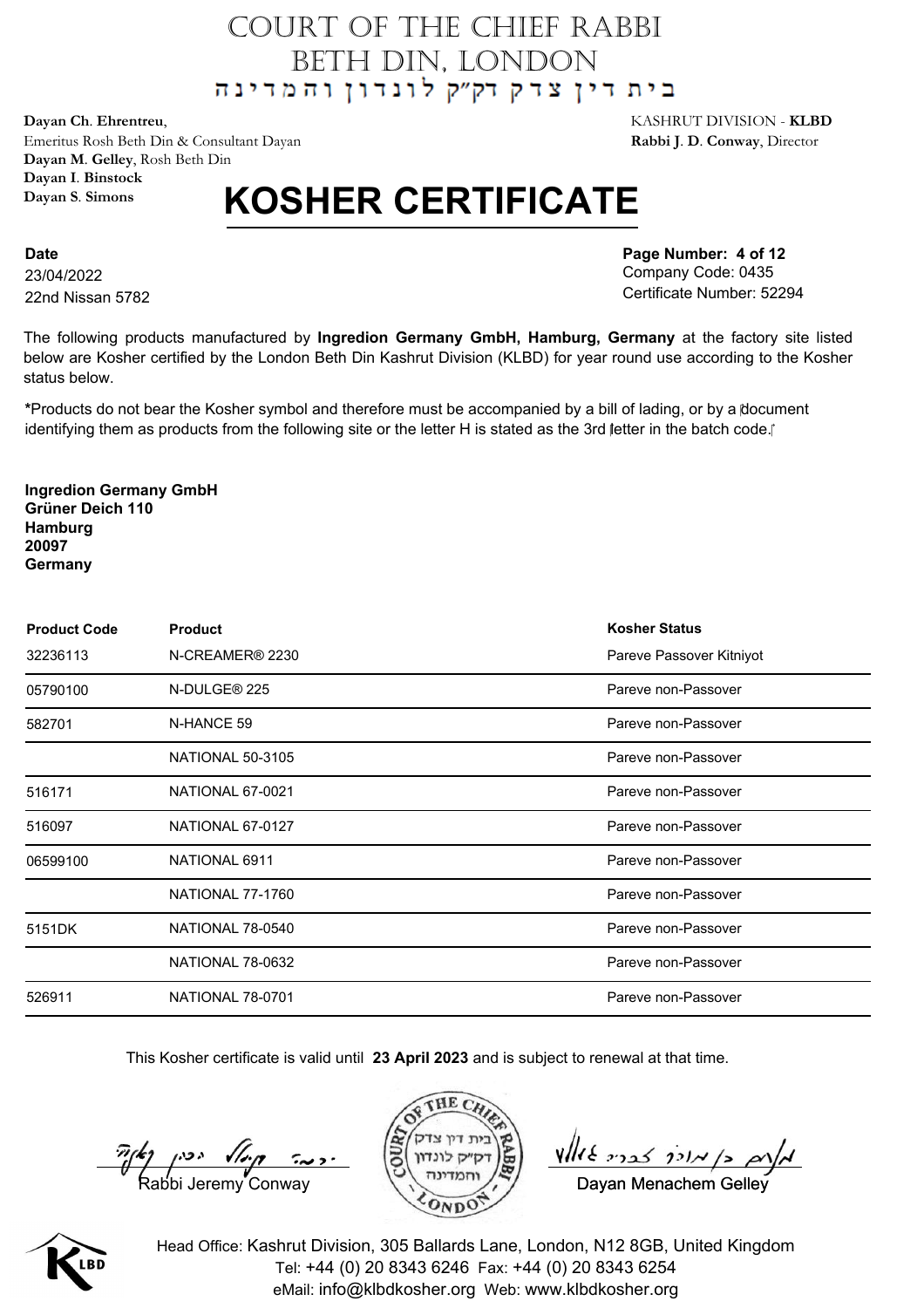**Dayan Ch**. **Ehrentreu**, KASHRUT DIVISION - **KLBD** Emeritus Rosh Beth Din & Consultant Dayan **Rabbi J**. **D**. **Conway**, Director **Dayan M**. **Gelley**, Rosh Beth Din **Dayan I**. **Binstock Dayan S**. **Simons**

## **KOSHER CERTIFICATE**

**Date** 23/04/2022 22nd Nissan 5782 **Page Number: 5 of 12** Company Code: 0435 Certificate Number: 52294

The following products manufactured by **Ingredion Germany GmbH, Hamburg, Germany** at the factory site listed below are Kosher certified by the London Beth Din Kashrut Division (KLBD) for year round use according to the Kosher status below.

**\***Products do not bear the Kosher symbol and therefore must be accompanied by a bill of lading, or by a document identifying them as products from the following site or the letter H is stated as the 3rd letter in the batch code.

**Ingredion Germany GmbH Grüner Deich 110 Hamburg 20097 Germany**

| <b>Product Code</b> | <b>Product</b>      | <b>Kosher Status</b>     |
|---------------------|---------------------|--------------------------|
| 06415100            | NATIONAL 909-14     | Pareve non-Passover      |
| 595110 / 595120     | NATIONAL G830       | Pareve non-Passover      |
| 595121              | NATIONAL G860       | Pareve non-Passover      |
| 530813              | <b>NATIONAL RS</b>  | Pareve non-Passover      |
| 34481108            | NATIVACARE 5600     | Pareve non-Passover      |
| 34131108            | NATIVACARE 9230     | Pareve non-Passover      |
| 34121108            | NATIVACARE 9330     | Pareve non-Passover      |
| 34121309            | NATIVACARE 9360     | Pareve non-Passover      |
| 525094              | NAVIANCE TAPIOCA LM | Pareve non-Passover      |
| 7000231             | NOVATION 2301       | Pareve Passover Kitniyot |
| 34131107            | NOVATION 2302       | Pareve non-Passover      |

This Kosher certificate is valid until **23 April 2023** and is subject to renewal at that time.



Davan Menachem Gelley

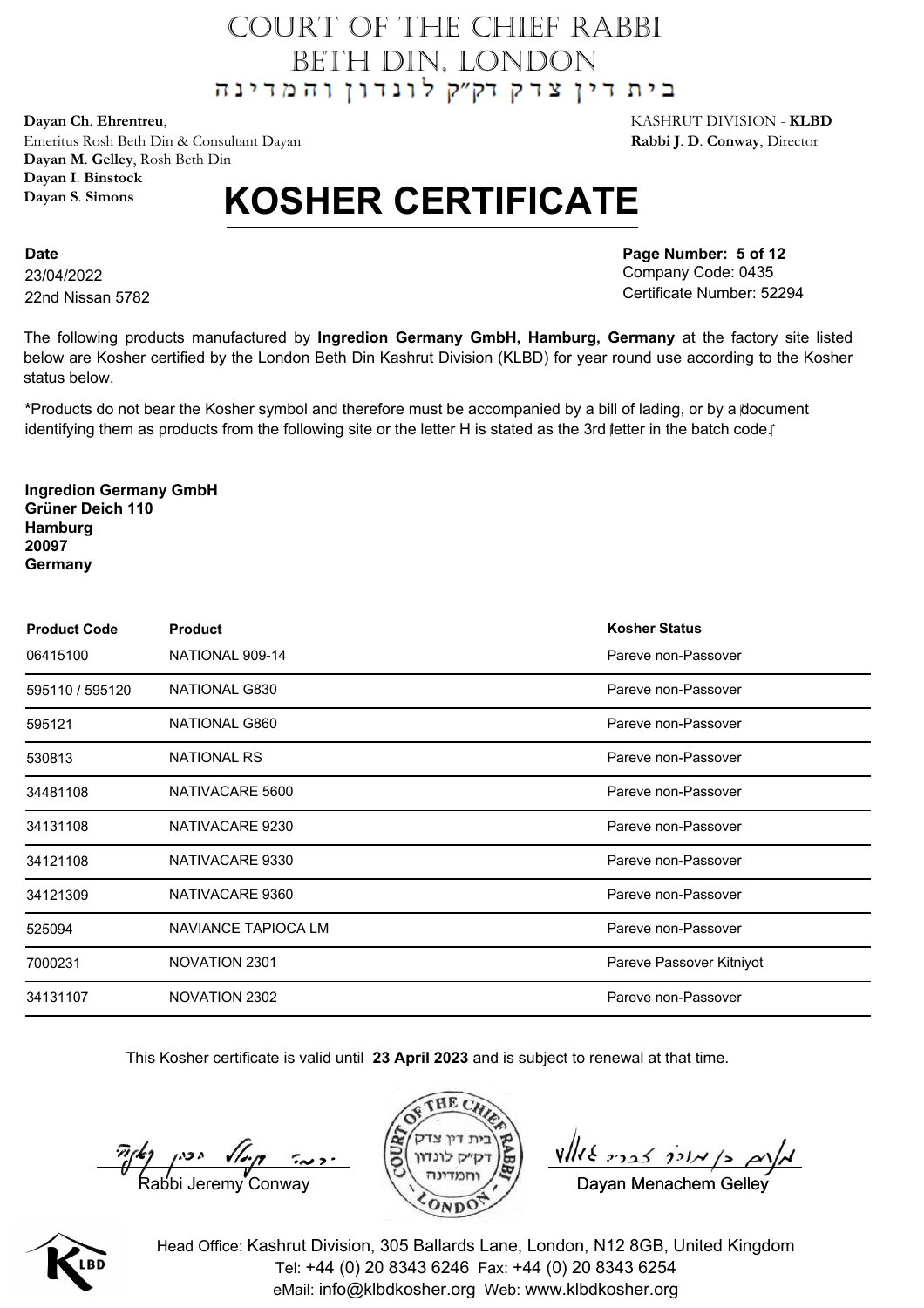**Dayan Ch**. **Ehrentreu**, KASHRUT DIVISION - **KLBD** Emeritus Rosh Beth Din & Consultant Dayan **Rabbi J**. **D**. **Conway**, Director **Dayan M**. **Gelley**, Rosh Beth Din **Dayan I**. **Binstock Dayan S**. **Simons**

## **KOSHER CERTIFICATE**

**Date** 23/04/2022 22nd Nissan 5782 **Page Number: 6 of 12** Company Code: 0435 Certificate Number: 52294

The following products manufactured by **Ingredion Germany GmbH, Hamburg, Germany** at the factory site listed below are Kosher certified by the London Beth Din Kashrut Division (KLBD) for year round use according to the Kosher status below.

**\***Products do not bear the Kosher symbol and therefore must be accompanied by a bill of lading, or by a document identifying them as products from the following site or the letter H is stated as the 3rd letter in the batch code.

**Ingredion Germany GmbH Grüner Deich 110 Hamburg 20097 Germany**

| <b>Product Code</b> | <b>Product</b>              | <b>Kosher Status</b>     |
|---------------------|-----------------------------|--------------------------|
| 34118101            | NOVATION 2500               | Pareve non-Passover      |
| 34131300            | NOVATION 3300               | Pareve non-Passover      |
| 34131303            | NOVATION 3301               | Pareve non-Passover      |
| 34121312            | NOVATION 3601               | Pareve non-Passover      |
| 70000182            | NOVATION 9231               | Pareve Passover Kitniyot |
| 70000267            | NOVATION 9231               | Pareve non-Passover      |
| 70000275            | NOVATION 9460               | Pareve non-Passover      |
| 70000276            | NOVATION 9560               | Pareve non-Passover      |
| 610830              | <b>NOVATION ENDURA 0100</b> | Pareve non-Passover      |
| 515104              | NOVATION INDULGE 2610       | Pareve non-Passover      |
| 32106110            | NOVATION INDULGE 2920       | Pareve non-Passover      |

This Kosher certificate is valid until **23 April 2023** and is subject to renewal at that time.



Davan Menachem Gelley

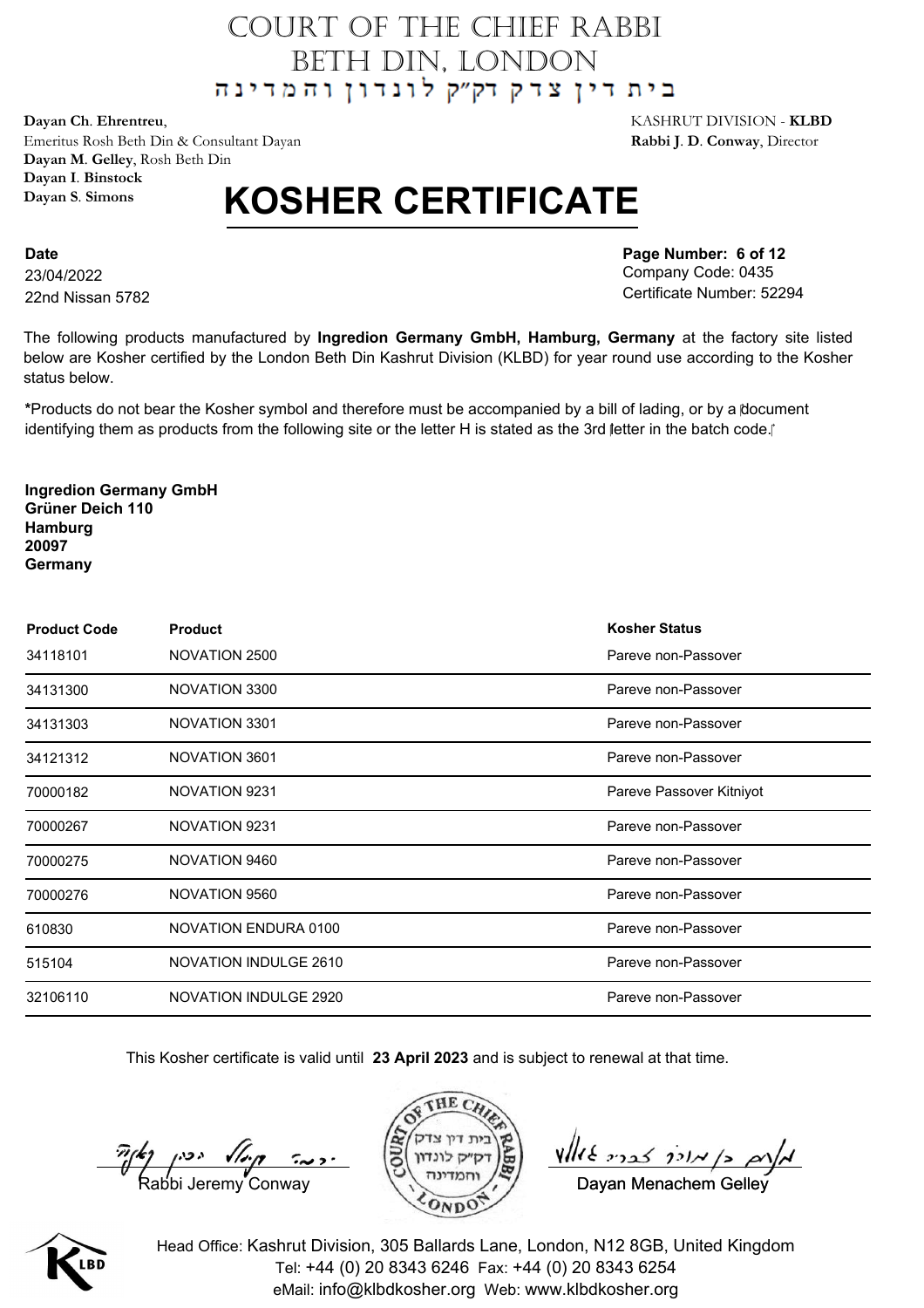**Dayan Ch**. **Ehrentreu**, KASHRUT DIVISION - **KLBD** Emeritus Rosh Beth Din & Consultant Dayan **Rabbi J**. **D**. **Conway**, Director **Dayan M**. **Gelley**, Rosh Beth Din **Dayan I**. **Binstock Dayan S**. **Simons**

## **KOSHER CERTIFICATE**

**Date** 23/04/2022 22nd Nissan 5782 **Page Number: 7 of 12** Company Code: 0435 Certificate Number: 52294

The following products manufactured by **Ingredion Germany GmbH, Hamburg, Germany** at the factory site listed below are Kosher certified by the London Beth Din Kashrut Division (KLBD) for year round use according to the Kosher status below.

**\***Products do not bear the Kosher symbol and therefore must be accompanied by a bill of lading, or by a document identifying them as products from the following site or the letter H is stated as the 3rd letter in the batch code.

**Ingredion Germany GmbH Grüner Deich 110 Hamburg 20097 Germany**

| <b>Product Code</b> | <b>Product</b>               | <b>Kosher Status</b> |
|---------------------|------------------------------|----------------------|
| 34131A06            | NOVATION LUMINA 0100         | Pareve non-Passover  |
| 70000464            | NOVATION LUMINA 140          | Pareve non-Passover  |
| 70000185            | NOVATION LUMINA 2300         | Pareve non-Passover  |
| 70000186            | <b>NOVATION LUMINA 2600</b>  | Pareve non-Passover  |
| 34131A05            | <b>NOVATION LUMINA 300</b>   | Pareve non-Passover  |
| 70000184            | <b>NOVATION LUMINA 340</b>   | Pareve non-Passover  |
| 70000062            | NOVATION LUMINA 4600         | Pareve non-Passover  |
| 70000066            | <b>NOVATION LUMINA 5600</b>  | Pareve non-Passover  |
| 34131A04            | NOVATION LUMINA 600          | Pareve non-Passover  |
| 70000183            | <b>NOVATION LUMINA 650</b>   | Pareve non-Passover  |
| 70000888            | NOVATION LUMINA WAXIPRO BASE | Pareve non-Passover  |

This Kosher certificate is valid until **23 April 2023** and is subject to renewal at that time.



Davan Menachem Gelley

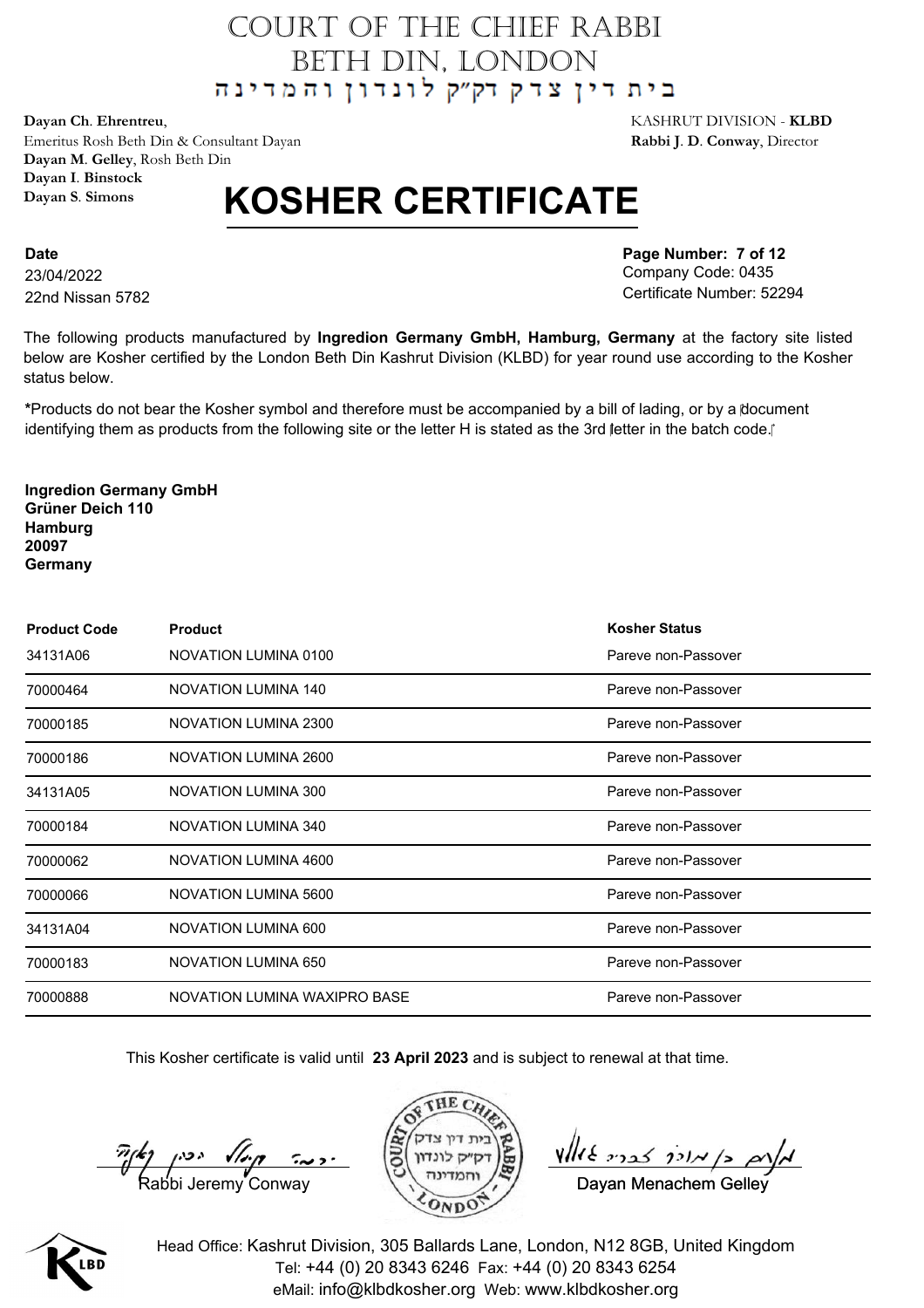**Dayan Ch**. **Ehrentreu**, KASHRUT DIVISION - **KLBD** Emeritus Rosh Beth Din & Consultant Dayan **Rabbi J**. **D**. **Conway**, Director **Dayan M**. **Gelley**, Rosh Beth Din **Dayan I**. **Binstock Dayan S**. **Simons**

## **KOSHER CERTIFICATE**

**Date** 23/04/2022 22nd Nissan 5782 **Page Number: 8 of 12** Company Code: 0435 Certificate Number: 52294

The following products manufactured by **Ingredion Germany GmbH, Hamburg, Germany** at the factory site listed below are Kosher certified by the London Beth Din Kashrut Division (KLBD) for year round use according to the Kosher status below.

**\***Products do not bear the Kosher symbol and therefore must be accompanied by a bill of lading, or by a document identifying them as products from the following site or the letter H is stated as the 3rd letter in the batch code.

**Ingredion Germany GmbH Grüner Deich 110 Hamburg 20097 Germany**

| <b>Product Code</b> | <b>Product</b>             | <b>Kosher Status</b>     |
|---------------------|----------------------------|--------------------------|
|                     | NOVATION PRIMA 303         | Pareve non-Passover      |
| 34132A00            | NOVATION PRIMA 309         | Pareve non-Passover      |
| 34331A00            | <b>NOVATION PRIMA 340</b>  | Pareve non-Passover      |
|                     | <b>NOVATION PRIMA 350</b>  | Pareve non-Passover      |
| 34122A00            | <b>NOVATION PRIMA 609</b>  | Pareve non-Passover      |
|                     | <b>NOVATION PRIMA 650</b>  | Pareve non-Passover      |
| 34131A00            | <b>NOVATION PRIMA® 300</b> | Pareve Passover Kitniyot |
|                     | NOVATION UNO 190           | Pareve non-Passover      |
| 34191101            | NOVATION UNO 260           | Pareve non-Passover      |
| 585111              | NOVATION® 1600             | Pareve non-Passover      |
| 585112              | NOVATION® 1900             | Pareve non-Passover      |

This Kosher certificate is valid until **23 April 2023** and is subject to renewal at that time.



Davan Menachem Gelley

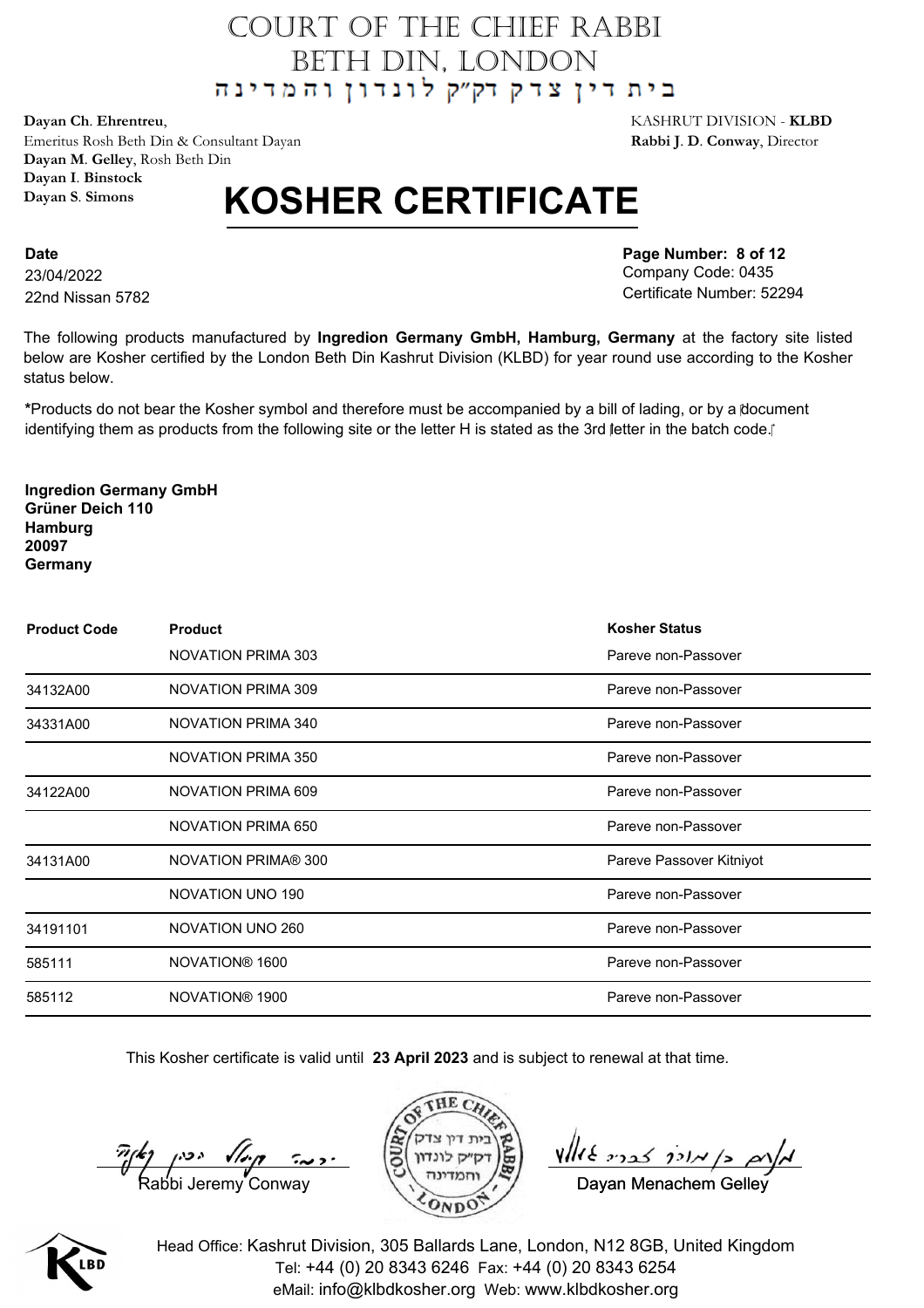**Dayan Ch**. **Ehrentreu**, KASHRUT DIVISION - **KLBD** Emeritus Rosh Beth Din & Consultant Dayan **Rabbi J**. **D**. **Conway**, Director **Dayan M**. **Gelley**, Rosh Beth Din **Dayan I**. **Binstock Dayan S**. **Simons**

## **KOSHER CERTIFICATE**

**Date** 23/04/2022 22nd Nissan 5782 **Page Number: 9 of 12** Company Code: 0435 Certificate Number: 52294

The following products manufactured by **Ingredion Germany GmbH, Hamburg, Germany** at the factory site listed below are Kosher certified by the London Beth Din Kashrut Division (KLBD) for year round use according to the Kosher status below.

**\***Products do not bear the Kosher symbol and therefore must be accompanied by a bill of lading, or by a document identifying them as products from the following site or the letter H is stated as the 3rd letter in the batch code.

**Ingredion Germany GmbH Grüner Deich 110 Hamburg 20097 Germany**

| <b>Product Code</b> | <b>Product</b>       | <b>Kosher Status</b>     |
|---------------------|----------------------|--------------------------|
| 34131100            | NOVATION® 2300       | Pareve Passover Kitniyot |
| 515122              | NOVATION® 2300 JAPAN | Pareve non-Passover      |
| 515102              | NOVATION® 2600       | Pareve non-Passover      |
| 515126              | NOVATION® 2600 JAPAN | Pareve non-Passover      |
| 34111100            | NOVATION® 2700       | Pareve Passover Kitniyot |
| 515127              | NOVATION® 2700 JAPAN | Pareve non-Passover      |
| 525106              | NOVATION® 3600       | Pareve non-Passover      |
|                     | NOVATION® 4300       | Pareve non-Passover      |
|                     | NOVATION® 4600       | Pareve non-Passover      |
|                     | NOVATION® 5300       | Pareve non-Passover      |
|                     | NOVATION® 5600       | Pareve non-Passover      |

This Kosher certificate is valid until **23 April 2023** and is subject to renewal at that time.



Davan Menachem Gelley

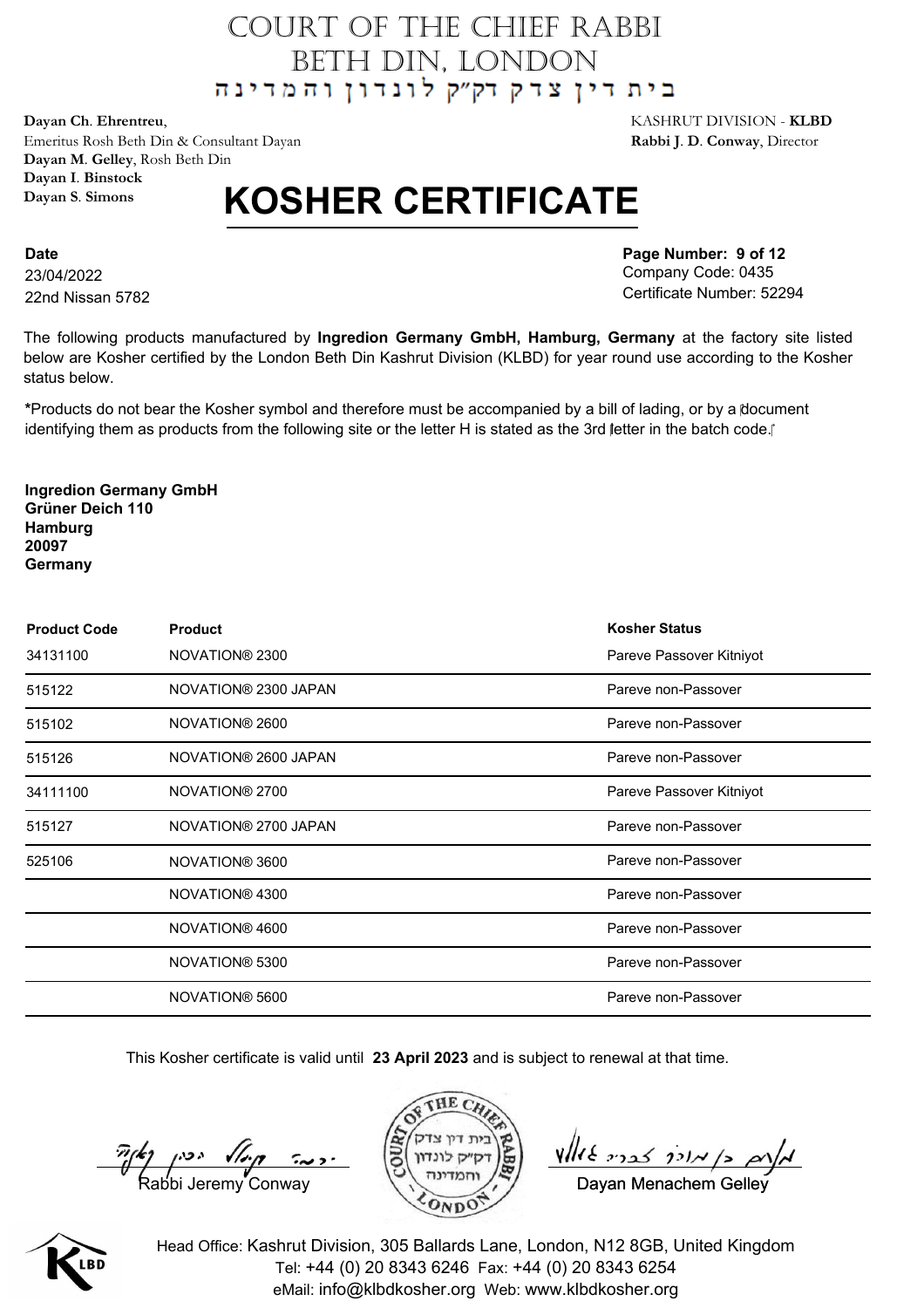**Dayan Ch**. **Ehrentreu**, KASHRUT DIVISION - **KLBD** Emeritus Rosh Beth Din & Consultant Dayan **Rabbi J**. **D**. **Conway**, Director **Dayan M**. **Gelley**, Rosh Beth Din **Dayan I**. **Binstock Dayan S**. **Simons**

## **KOSHER CERTIFICATE**

**Date** 23/04/2022 22nd Nissan 5782 **Page Number: 10 of 12** Company Code: 0435 Certificate Number: 52294

The following products manufactured by **Ingredion Germany GmbH, Hamburg, Germany** at the factory site listed below are Kosher certified by the London Beth Din Kashrut Division (KLBD) for year round use according to the Kosher status below.

**\***Products do not bear the Kosher symbol and therefore must be accompanied by a bill of lading, or by a document identifying them as products from the following site or the letter H is stated as the 3rd letter in the batch code.

**Ingredion Germany GmbH Grüner Deich 110 Hamburg 20097 Germany**

| <b>Product Code</b> | <b>Product</b>      | <b>Kosher Status</b> |
|---------------------|---------------------|----------------------|
|                     | NOVATION® 8300      | Pareve non-Passover  |
|                     | NOVATION® 8600      | Pareve non-Passover  |
| 515906              | NOVATION® 9230      | Pareve non-Passover  |
| 515902              | NOVATION® 9260      | Pareve non-Passover  |
| 525134              | NOVATION® 9330      | Pareve non-Passover  |
| 70000267            | NOVATION® 9331      | Pareve non-Passover  |
| 525133              | NOVATION® 9360      | Pareve non-Passover  |
| 34331A00            | NOVATION® PRIMA 340 | Pareve non-Passover  |
| 610811              | NOVATION® PRIMA 600 | Pareve non-Passover  |
| 32109106            | PRECISA-CRISP 35    | Pareve non-Passover  |
| 450504              | PURITY 122          | Pareve non-Passover  |

This Kosher certificate is valid until **23 April 2023** and is subject to renewal at that time.



Davan Menachem Gelley

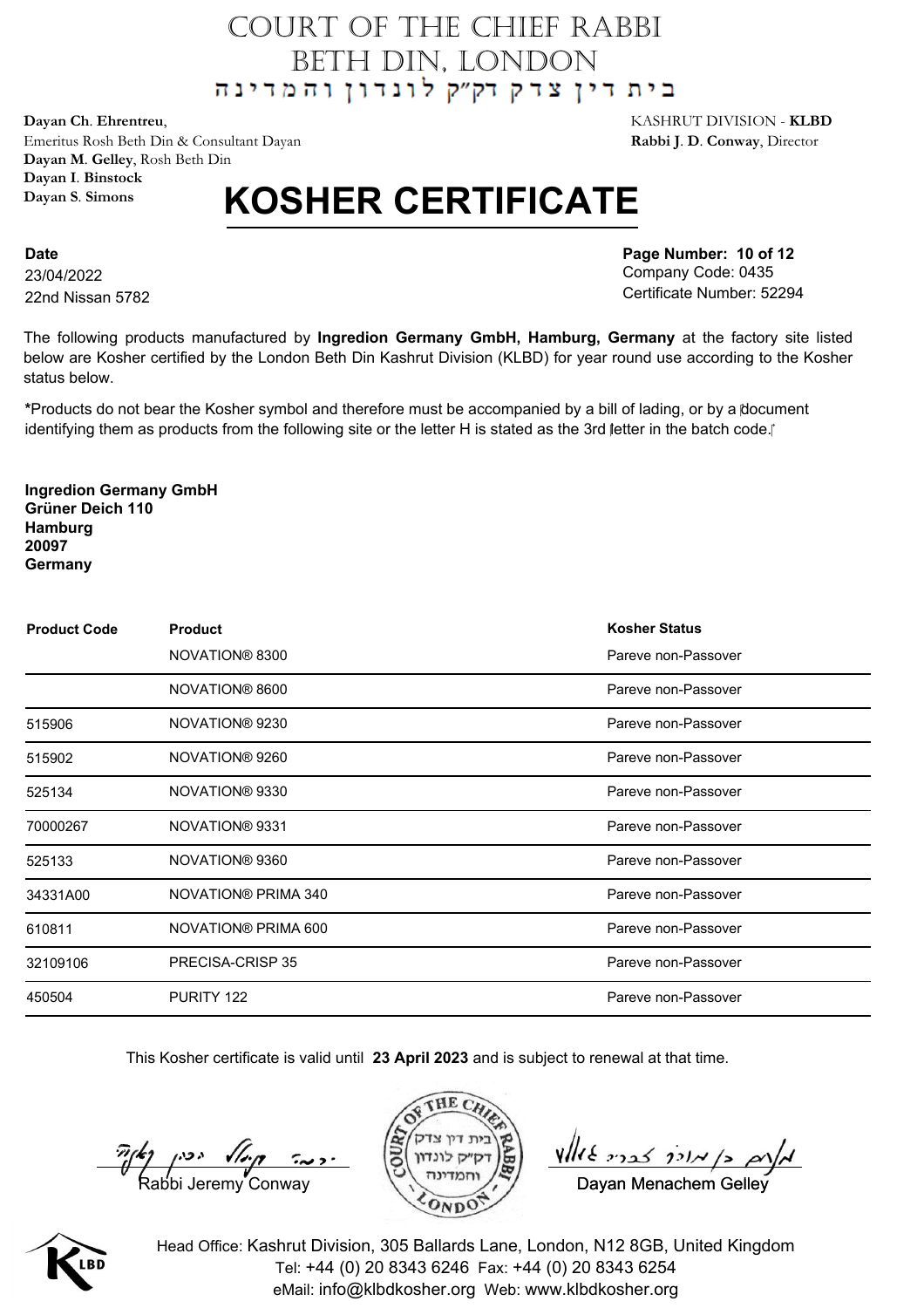**Dayan Ch**. **Ehrentreu**, KASHRUT DIVISION - **KLBD** Emeritus Rosh Beth Din & Consultant Dayan **Rabbi J**. **D**. **Conway**, Director **Dayan M**. **Gelley**, Rosh Beth Din **Dayan I**. **Binstock Dayan S**. **Simons**

## **KOSHER CERTIFICATE**

**Date** 23/04/2022 22nd Nissan 5782 **Page Number: 11 of 12** Company Code: 0435 Certificate Number: 52294

The following products manufactured by **Ingredion Germany GmbH, Hamburg, Germany** at the factory site listed below are Kosher certified by the London Beth Din Kashrut Division (KLBD) for year round use according to the Kosher status below.

**\***Products do not bear the Kosher symbol and therefore must be accompanied by a bill of lading, or by a document identifying them as products from the following site or the letter H is stated as the 3rd letter in the batch code.

**Ingredion Germany GmbH Grüner Deich 110 Hamburg 20097 Germany**

| <b>Product Code</b> | <b>Product</b>       | <b>Kosher Status</b> |
|---------------------|----------------------|----------------------|
| 516073              | <b>PURITY BF</b>     | Pareve non-Passover  |
| 516915              | PURITY GUM 25ER      | Pareve non-Passover  |
| 516062              | PURITY HPC           | Pareve non-Passover  |
|                     | <b>PURITY M</b>      | Pareve non-Passover  |
| 516067              | <b>PURITY VL</b>     | Pareve non-Passover  |
| 516139              | <b>PURITY® SCS A</b> | Pareve non-Passover  |
| 06463309            | <b>THICK-FLO</b>     | Pareve non-Passover  |
|                     | ULTRA-SPERSE® 2000   | Pareve non-Passover  |
|                     | ULTRA-SPERSE® 5      | Pareve non-Passover  |
|                     | ULTRA-SPERSE® A      | Pareve non-Passover  |
|                     | ULTRA-SPERSE® HV     | Pareve non-Passover  |

This Kosher certificate is valid until **23 April 2023** and is subject to renewal at that time.



Davan Menachem Gelley